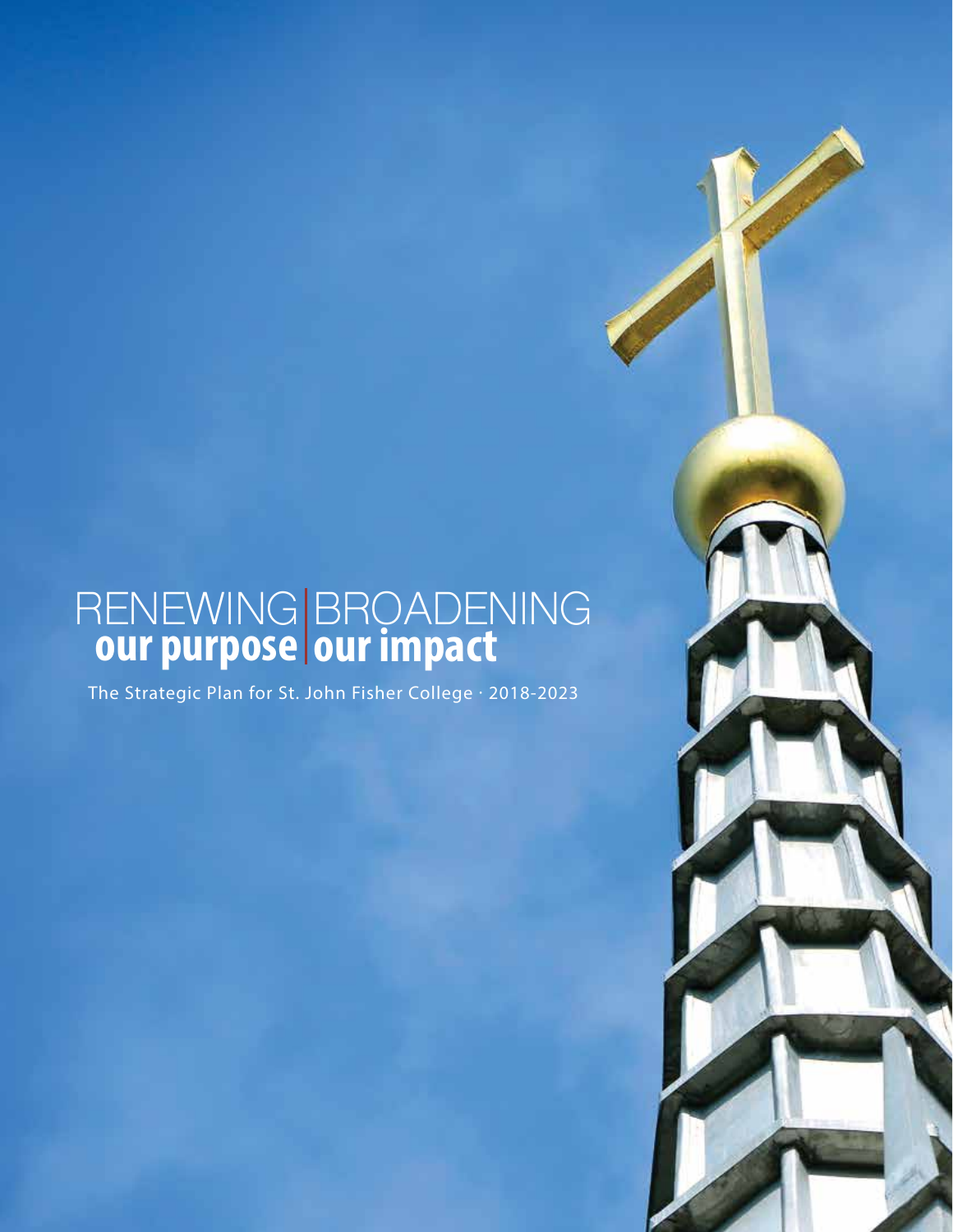

### Concise Mission Statement

St. John Fisher College is a collaborative community dedicated to teaching, learning, and research in a student-centered educational environment. The College is guided by its liberal arts tradition and its Catholic heritage, as expressed in the motto of its founders, the Basilian Fathers: "teach me goodness, discipline, and knowledge." Fisher engages individuals in lives of intellectual inquiry, professional integrity, and civic responsibility, where diversity and service to others are valued and practiced. *(adopted by the Board of Trustees, June 2012)*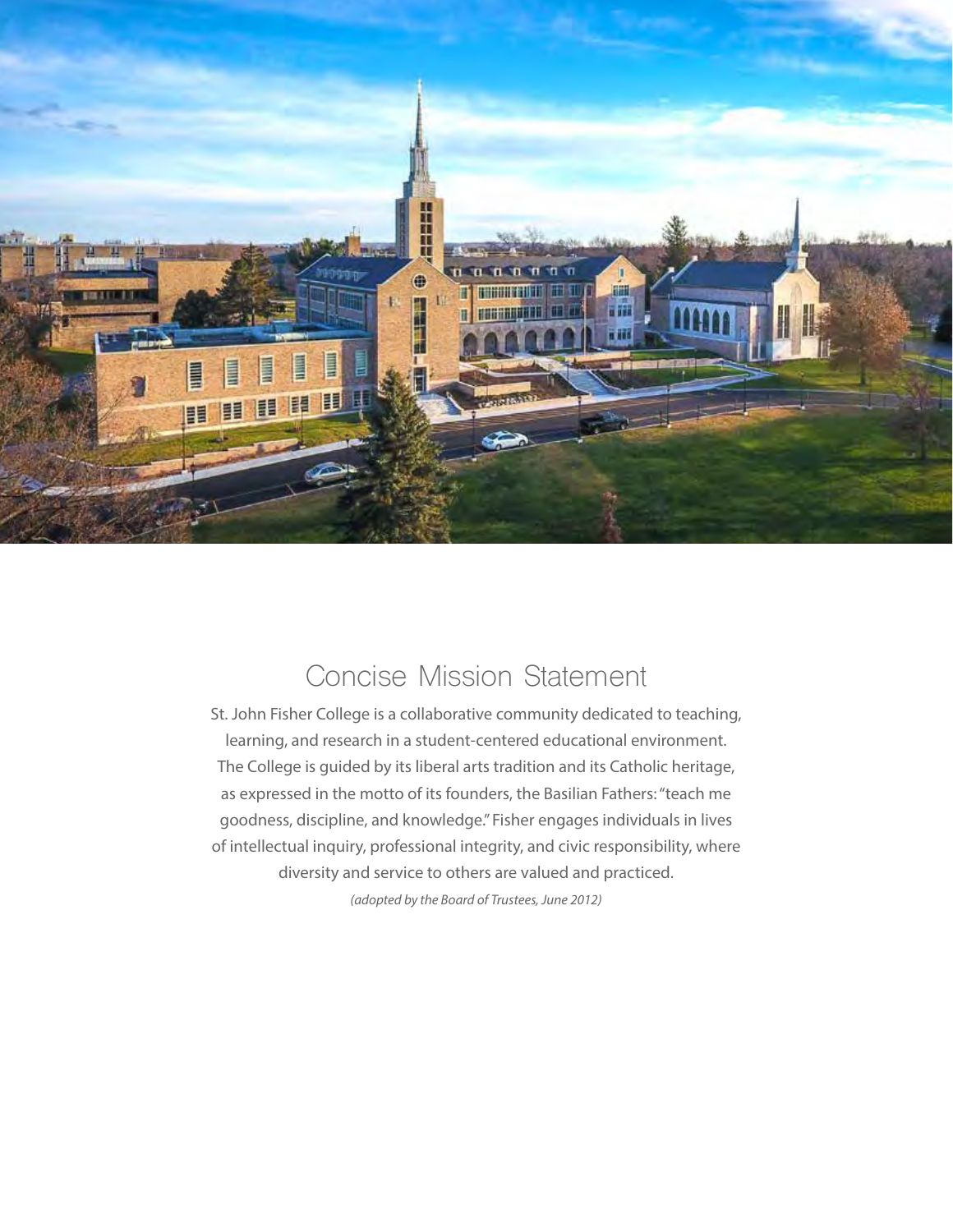# All College Learning Outcomes

### **Inquiry and Analysis**

Fisher students will engage in the systematic process of exploring issues, concepts, and artifacts through the collection and analysis of evidence that results in informed discussions, conclusions, and actions, and they will incorporate these methodologies and habits into their approaches to problem solving.

#### **Ethical Reasoning**

Fisher students will acquire the theoretical knowledge and problem-solving skills necessary to discern the ethical aspects of a situation so that they will produce ethically justifiable positions and take the necessary steps to act morally in academic, personal, and professional contexts.

#### **Written, Oral, and Visual Communication**

Fisher students will be able to communicate effectively and persuasively with diverse audiences, for many purposes, using a variety of methods, technologies, and means of composing.

#### **Citizenship and Civic Engagement**

Fisher students will be prepared to be active participants in a democracy by applying classroom knowledge to community collaborations.

#### **Diversity, Equity, and Inclusion**

Fisher students will understand the sociocultural, historical, and political underpinnings of inequality and injustice, and they will acquire skills and knowledge that will enable them to work effectively across human difference in their personal and professional lives.

### **Content and Discourse of Field**

Fisher students will be grounded in one or more disciplines and will be able to understand and apply the methods and tools of those disciplines to solve problems and to understand a field's relationship to their modes of inquiry.

### **Collaboration and Leadership**

Fisher students will partner with others, in roles varying from team member to leader, to identify, address, and solve complex problems in a constructive and positive manner.

### **Integrative and Applied Learning**

Fisher students will integrate knowledge and skills gained in curricular and co-curricular experiences to synthesize and apply these abilities to novel and/or complex situations.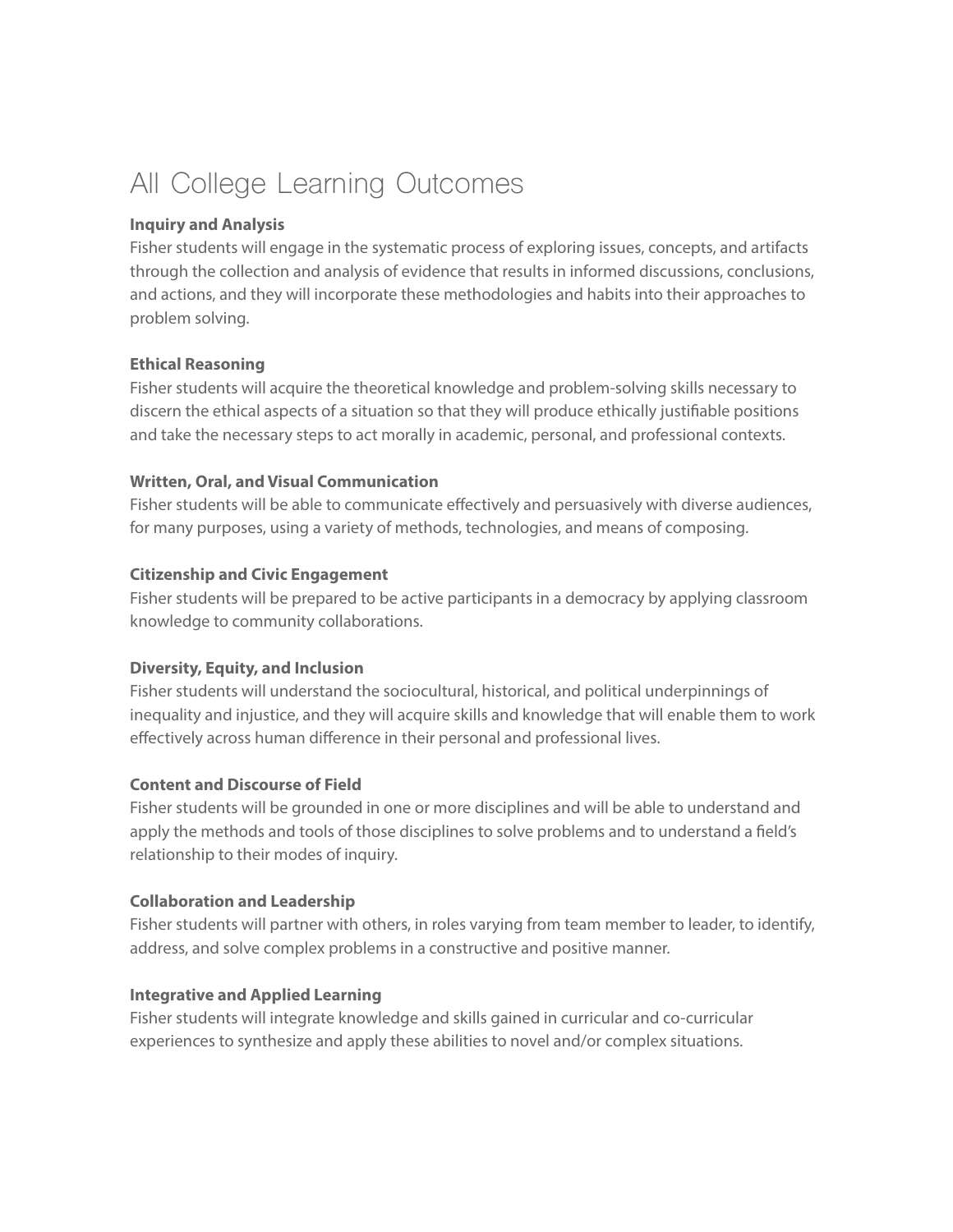



# INTELLECTUAL ENGAGEMENT

St. John Fisher College will revitalize and enrich its curriculum and foster innovative approaches to academic programming that extend its thought leadership to multiple audiences and prepare students to build successful lives of purpose.

### **Goal 1.1: Develop New Fields and Methods of Inquiry**

Implement a responsive and continuous process to review new degree possibilities connected to emerging fields of study and new populations of students.

- a. Engage in environmental scanning for mission-consistent opportunities to develop new fields-of-study, expand current program offerings, and attract new student populations.
- b. Streamline process of curricula review for new and revised programs.
- c. Institute program reviews to enrich existing programs and to accomplish institutional goals.
- d. Evaluate consideration for new programming based on mission consistency, market responsiveness, and fiscal responsibility

### **Goal 1.2: Grow Programming to Engage Targeted Student Populations**

Identify and implement innovative programming to attract students.

- a. Review programs targeting high-achieving students using national best practices and consultant assistance. Provide recommendations for growing these programs and opening opportunities for more students and faculty.
- b. Develop new undergraduate to graduate pathways for accelerating degree options.
- c. Expand opportunities for students to engage in a variety of High Impact Practices including international education, internships, capstone experiences, and student research.
- d. Increase access to existing programs by targeting new populations and maintain our access mission to attract a wide array of students.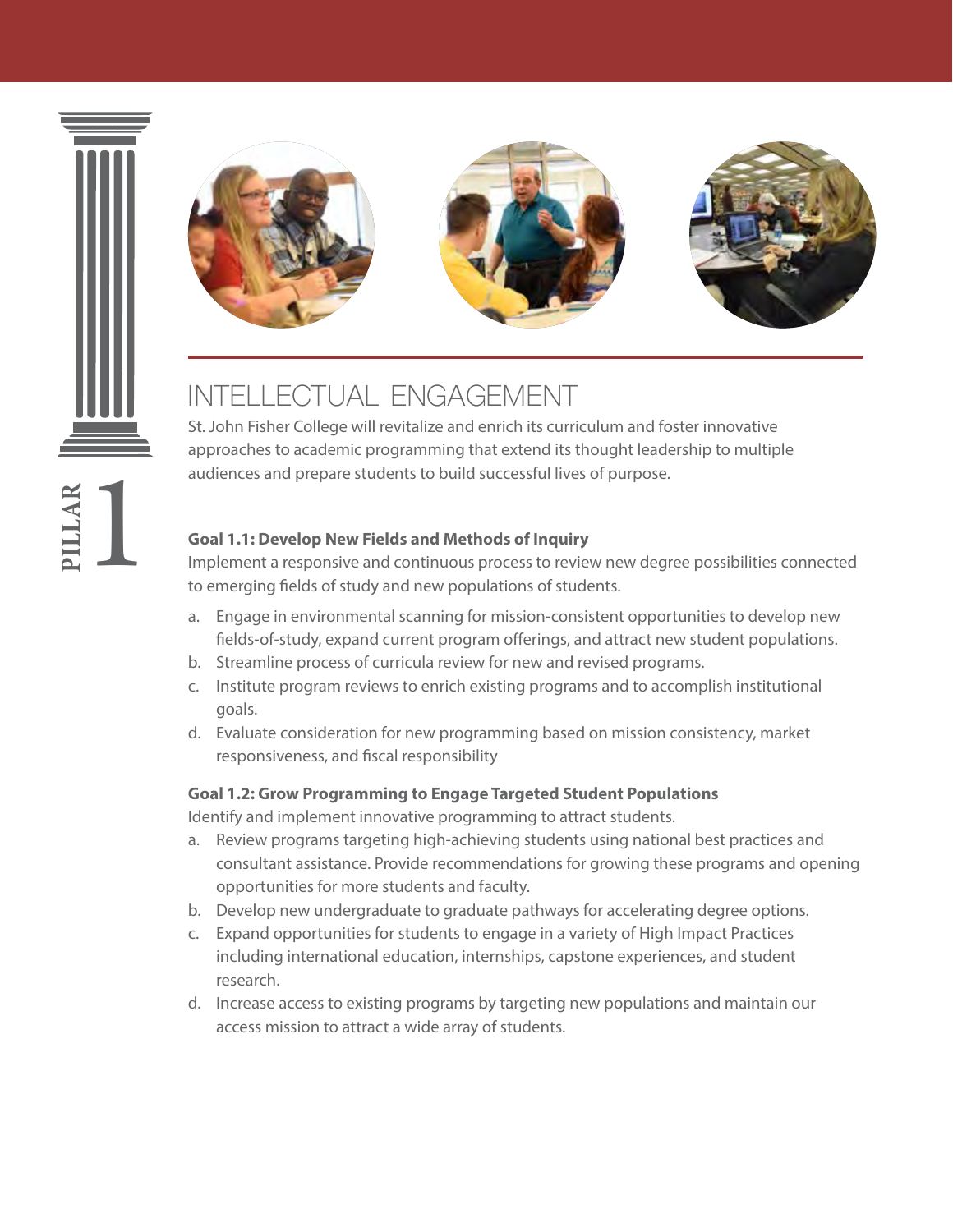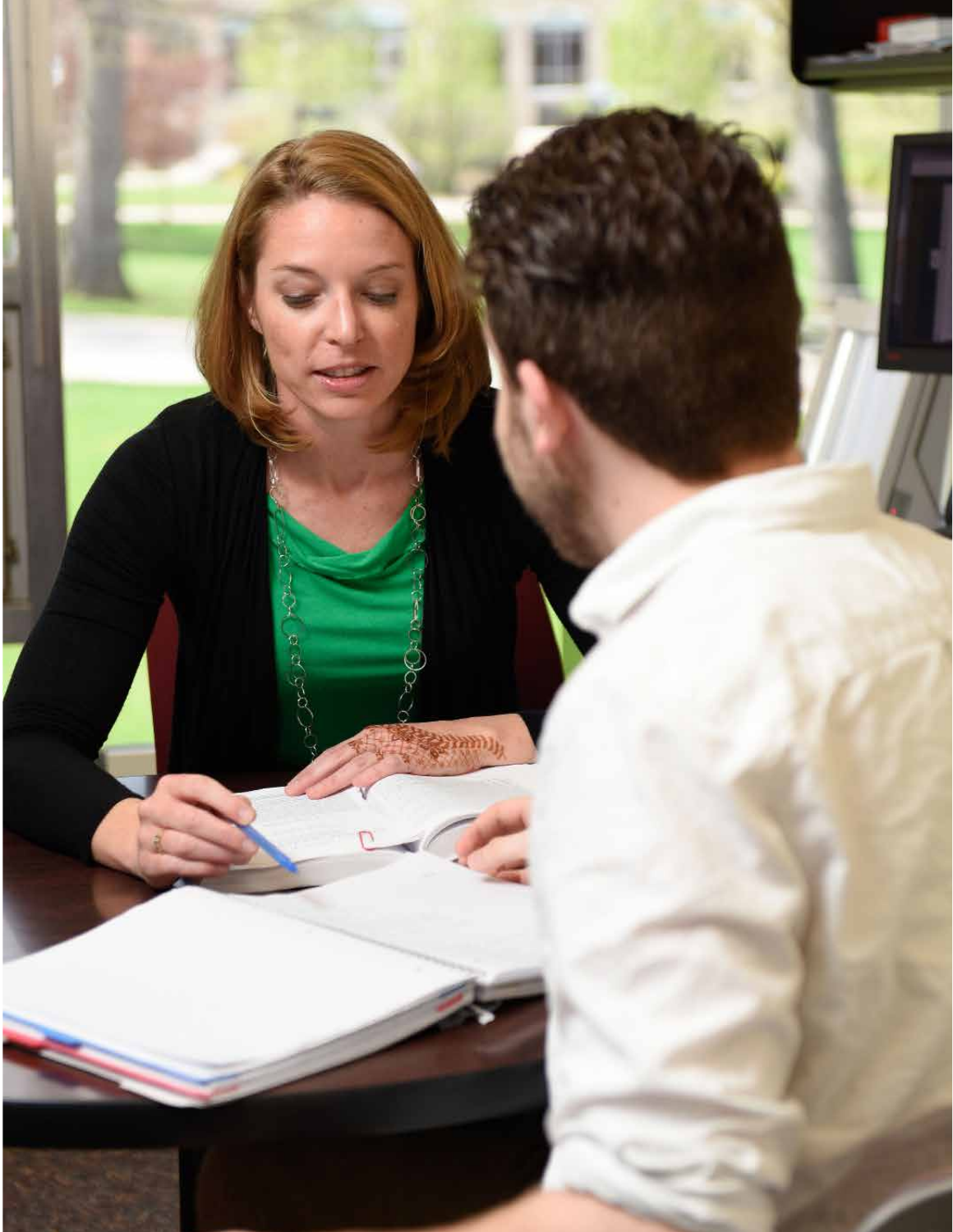### **Goal 1.3: Design a Distinctive General Education Program**

Design and implement a distinctive general education program rooted in our mission in order to prepare our students for 21st century success.

- a. Revise All College Learning Goals to identify outcomes and to reflect both mission and current educational contexts.
- b. Link High Impact Practices to the general education program where appropriate.
- c. Design a general education program that accommodates various pathways students take to graduation.

### **Goal 1.4: Revitalize our Liberal Arts Tradition**

Revitalize our liberal arts mission, linking it to the 21st century context and emerging social needs.

- a. Maximize the applied liberal arts as a means to prepare students for the demands of a rapidly changing and diverse society.
- b. Explore the ways in which the liberal arts support productive careers in a rapidly changing economic environment.
- c. Link the liberal arts to our community engagement efforts.

### **Goal 1.5: Extend Thought Leadership**

Expand our thought leadership in multiple ways and to multiple audiences.

- a. Create centers and institutes focusing on areas of institutional core competencies.
- b. Further develop efforts to support community leadership in sustainability, to infuse sustainability into the curriculum, and to implement sustainable practices.
- c. Host conferences that highlight expertise and advance institutional reputation.
- d. Provide professional development services to external constituents.
- e. Secure the resources needed to aid in the recruitment and retention of faculty who serve as thought leaders in their fields.
- f. Identify and implement innovative ways to achieve institutional goals.

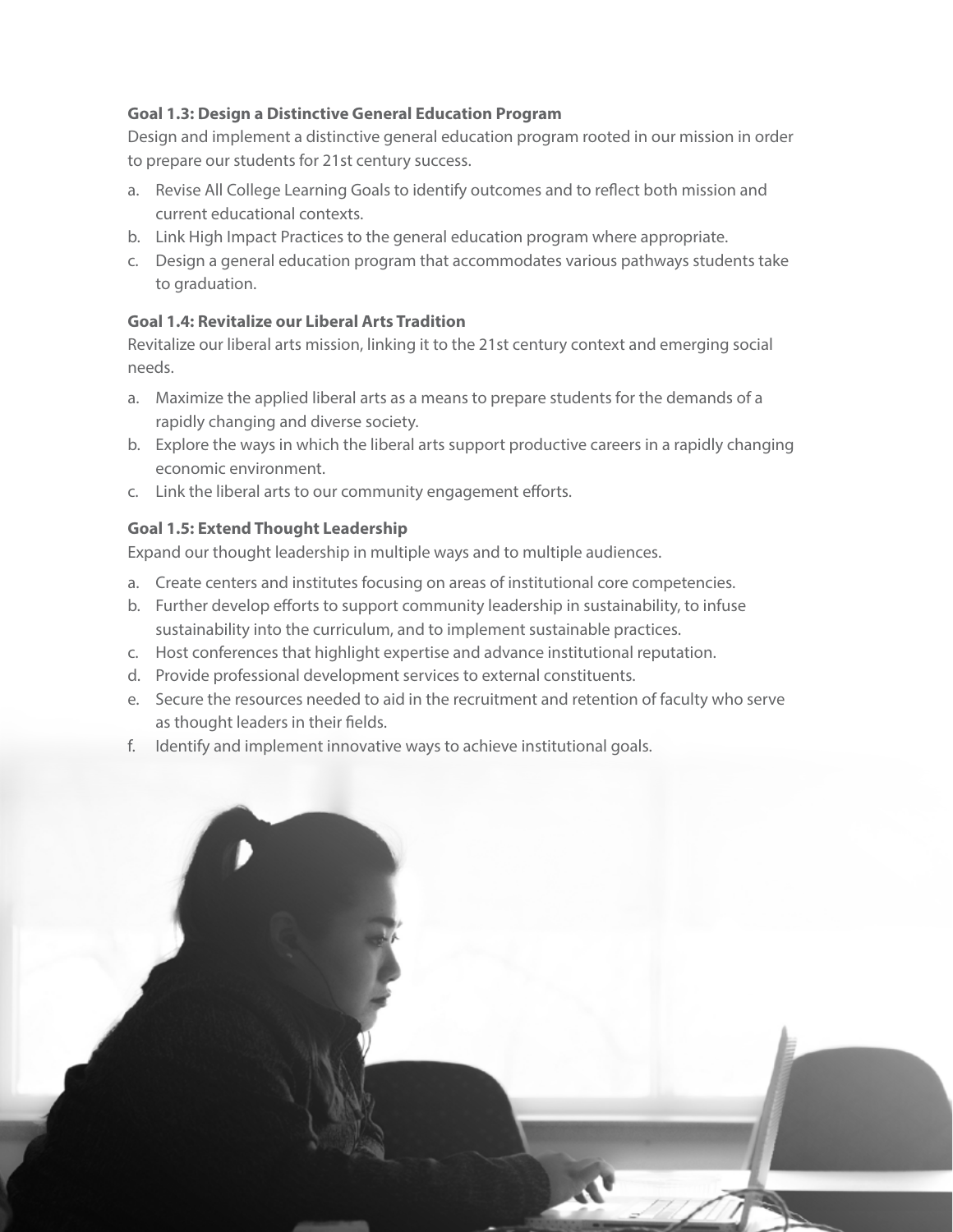



# STUDENT SUCCESS

St. John Fisher College will design a robust living and learning environment and an integrated system of student support that creates transformative opportunities to develop leaders for the future.

### **Goal 2.1: Improve Academic Student Success**

Support student success in a comprehensive manner from orientation to graduation.

- a. Build comprehensive degree pathways and multi-semester course schedules to promote student success.
- b. Integrate and enhance systems that support student achievement.
- c. Establish a student success center that brings together the broad array of academic support services provided to students.
- d. Analyze retention, graduation, and employment data to continuously improve and build on current strengths.

### **Goal 2.2: Maximize Co-Curricular Learning**

Optimize student learning by supporting the shared goals of student success and development.

- a. Develop learning outcomes for the student affairs division and assess annually to guide programs and services.
- b. Enhance learning opportunities for students participating in clubs, organizations, arts, and honor societies through more intentional collaborations.
- c. Maximize opportunities created by a robust commitment to intercollegiate athletics.
- d. Develop systematic use of E-Portfolios for the documentation and enhancement of student learning outside of the classroom.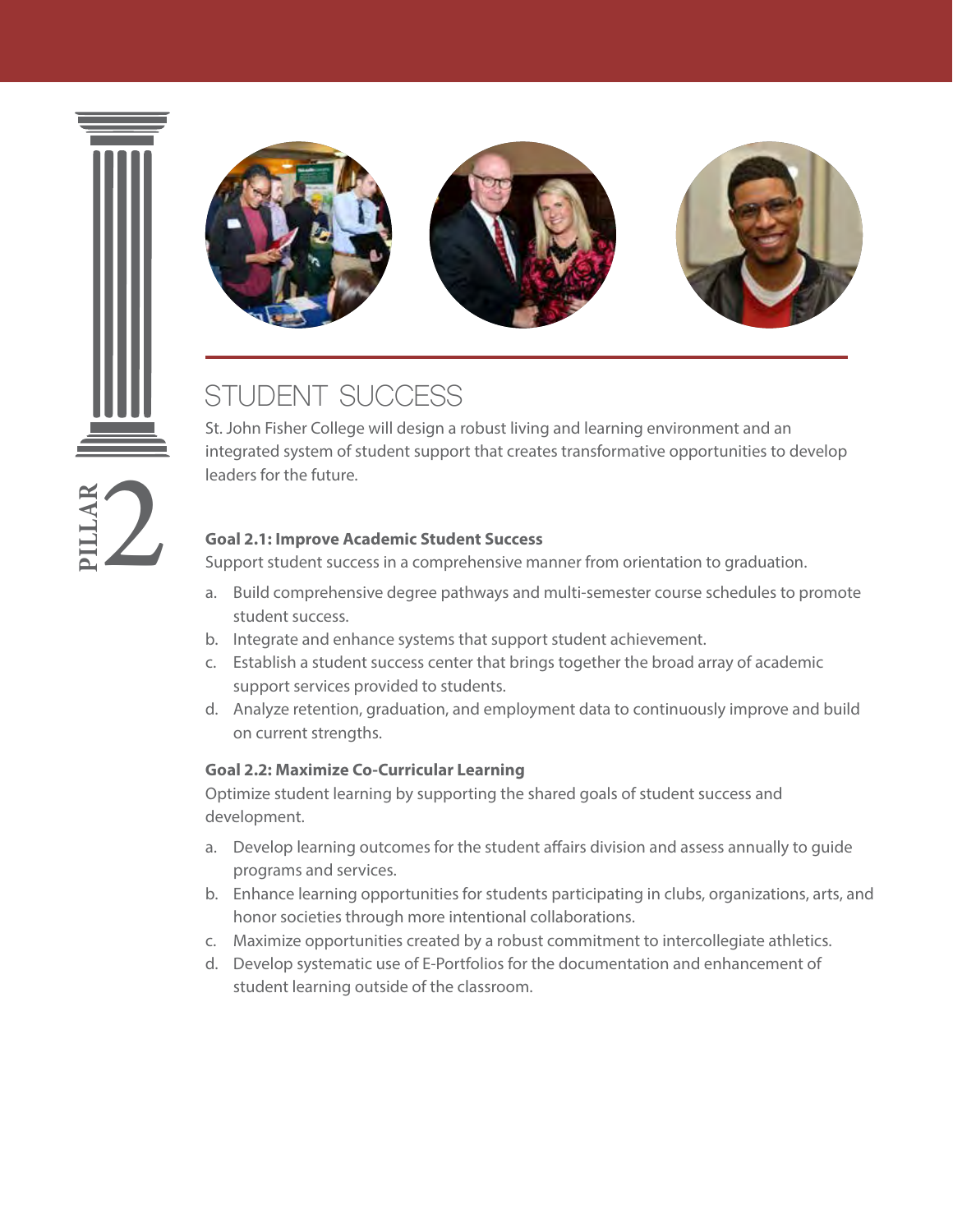

### **Goal 2.3: Develop Integrated Approaches to Support the Whole Student**

Intentionally integrate efforts of enrollment management, academic, student, and alumni affairs to support the whole student.

- a. Create and implement the Fisher Edge, an integrated approach to team-based advising, academic achievement, and career exploration supported by a comprehensive use of technology.
- b. Enhance our efforts to support personal development, wellness education, and financial literacy.
- c. Through collaboration among Alumni Relations, Academic Affairs, and Student Affairs create meaningful connections between students and alumni.
- d. Streamline administrative student services that support student success and leverage technology to meet students' transactional needs while building capacity for meaningful interactions and interventions.

### **Goal 2.4: Construct and Enhance Facilities to Support Student Learning**

Create facilities that provide a sense of community and support student learning, retention, and recruitment.

- a. Link facility planning to institutional goals, student needs, and learning objectives.
- b. Apply appropriate design principles and sustainability goals to capital projects, including those in residence halls, academic spaces, athletic facilities, the library, and the campus center.
- c. Align facilities and space needs with the College's comprehensive fundraising campaign goals.
- d. Create environments where students from different backgrounds, clubs and organizations can interact in informal ways.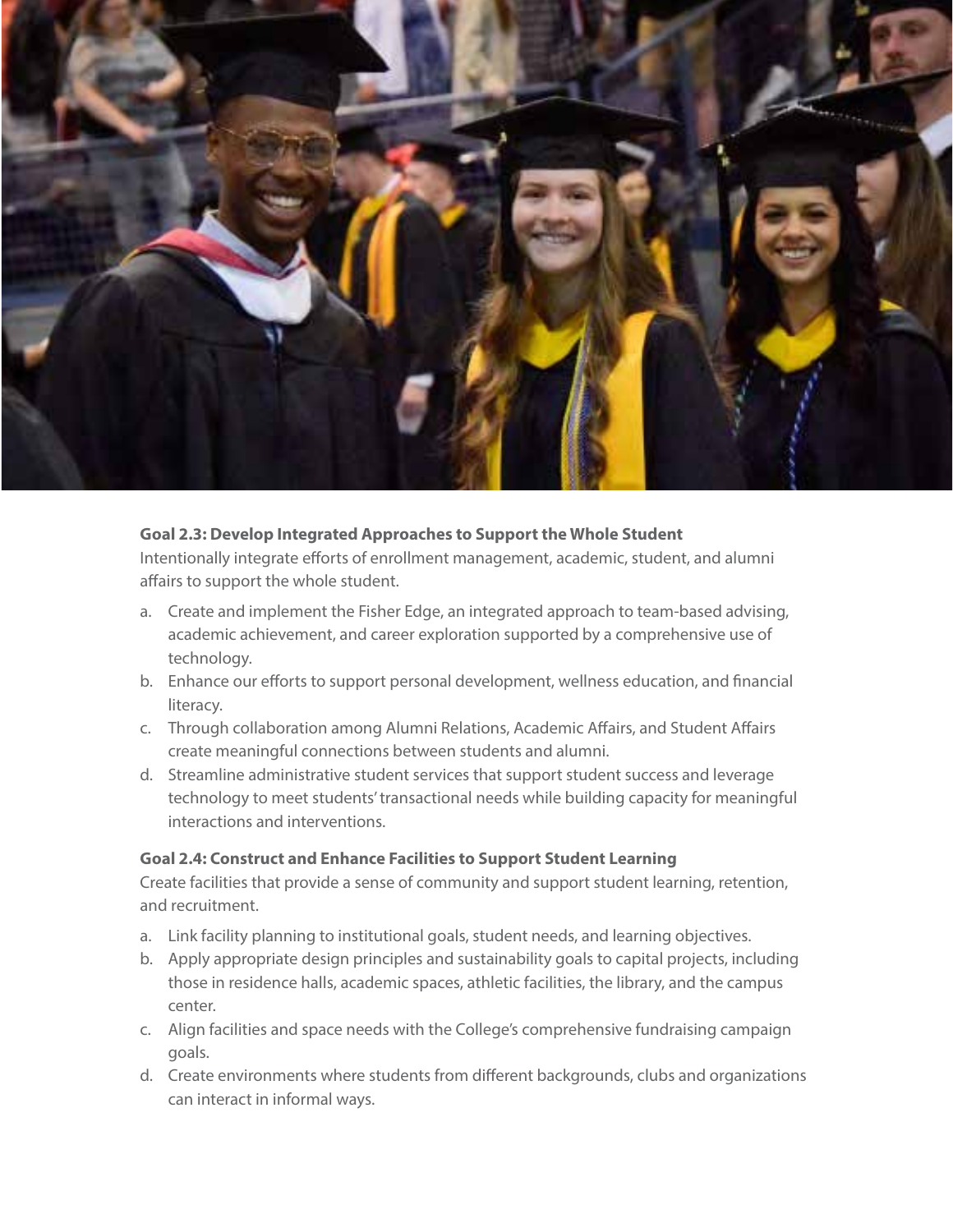



## COMMUNITY ENGAGEMENT

St. John Fisher College will serve as an anchor institution by engaging in purposeful and mutually beneficial partnerships to develop enriched learning opportunities and to broaden its impact in the Rochester area and beyond.

### **3.1: Formalize our Commitment to Civic and Community Engagement**

Create an institute to provide leadership for community engagement work, to expand our efforts as an anchor institution, and to achieve institutional goals.

- a. Through sustained leadership, set a platform to facilitate transformational community engagement experiences for students, faculty, staff, and alumni.
- b. Advance our efforts to be more clearly identified as an anchor institution.
- c. Promote and expand our efforts to provide training for non-profit board leadership and to support the non-profit sector.
- d. Assess the impact of community engagement on the institution and ascertain the community's perception of the College's community engagement efforts.

### **Goal 3.2: Expand Mutually Beneficial Partnerships**

Implement new and expand existing mutually beneficial partnerships, linking campus assets to community needs, in order to expand our impact, research possibilities, and experiential learning opportunities for students.

- a. Develop a sustainable model that links service learning courses, service opportunities, and volunteer efforts to community organizations.
- b. Expand the process for tracking and documenting the needs of community partners and link to our ability to address these needs over time.
- c. Identify community workforce needs and seek to create partnerships to address them.
- d. Identify and expand partnerships that leverage institutional expertise.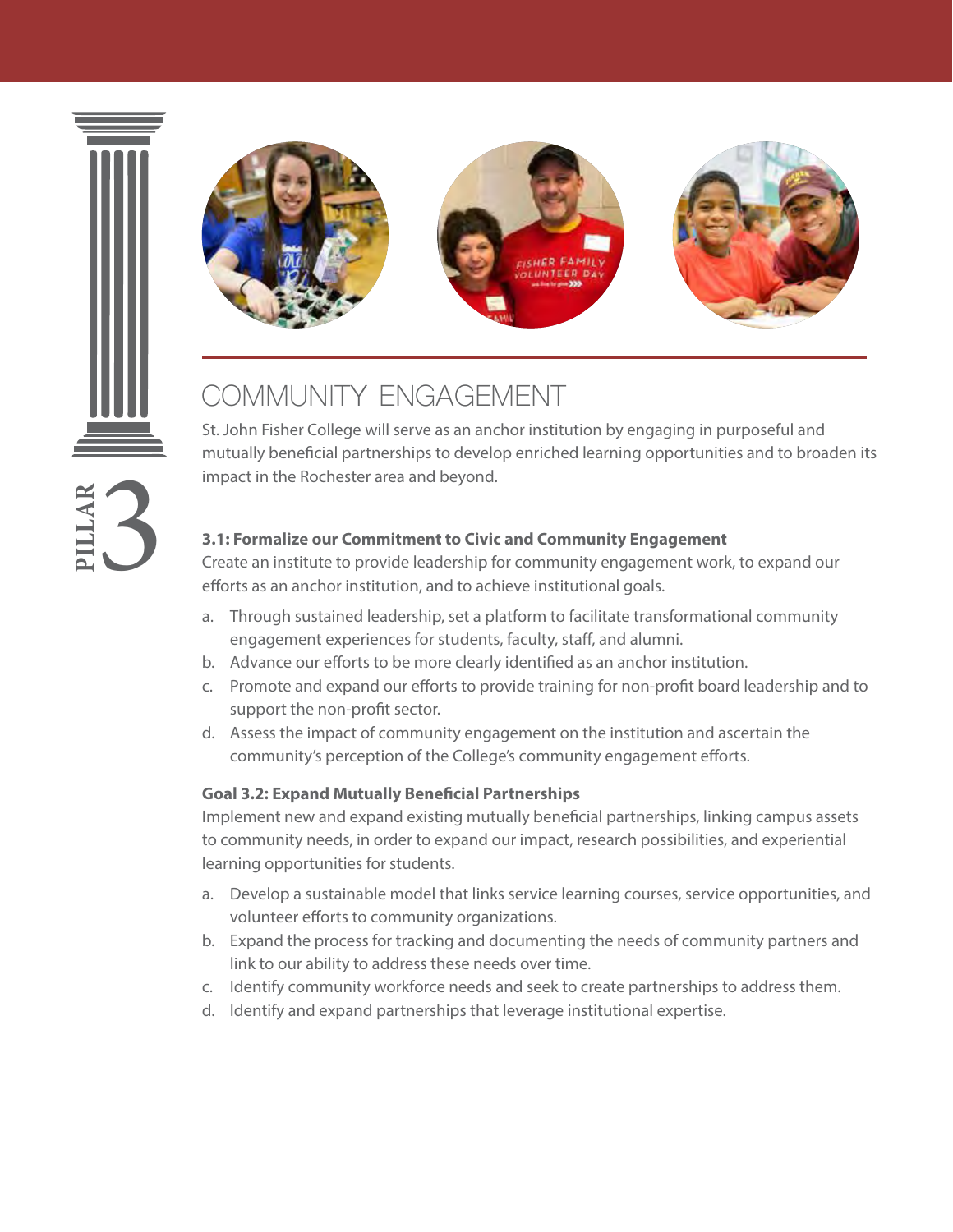#### **Goal 3.3: Implement our Civic Action Plan**

Focus on sustained and comprehensive collaborations to expand Fisher's engagement with and positive impact on the Rochester-area community.

- a. Build a Platform Partnership with Connected Communities.
- b. Engage in a collective impact network (ROC the Future) by providing faculty and staff training about collective impact and providing service, research, and volunteer opportunities to interested students.
- c. Create a Signature Model by developing service learning courses in all majors to maximize students' ability to participate in service learning experiences.

#### **Goal 3.4: Extend our Commitment to our Catholic, Basilian Heritage**

Re-conceptualize our Catholic, Basilian heritage by linking it to the needs of the campus and the community.

- a. Preserve and extend our Catholic heritage and our ecumenical orientation.
- b. Promote service as an extension of our common humanity and a commitment of a responsible citizen.
- c. Incorporate the chapel into the ongoing life of the campus.

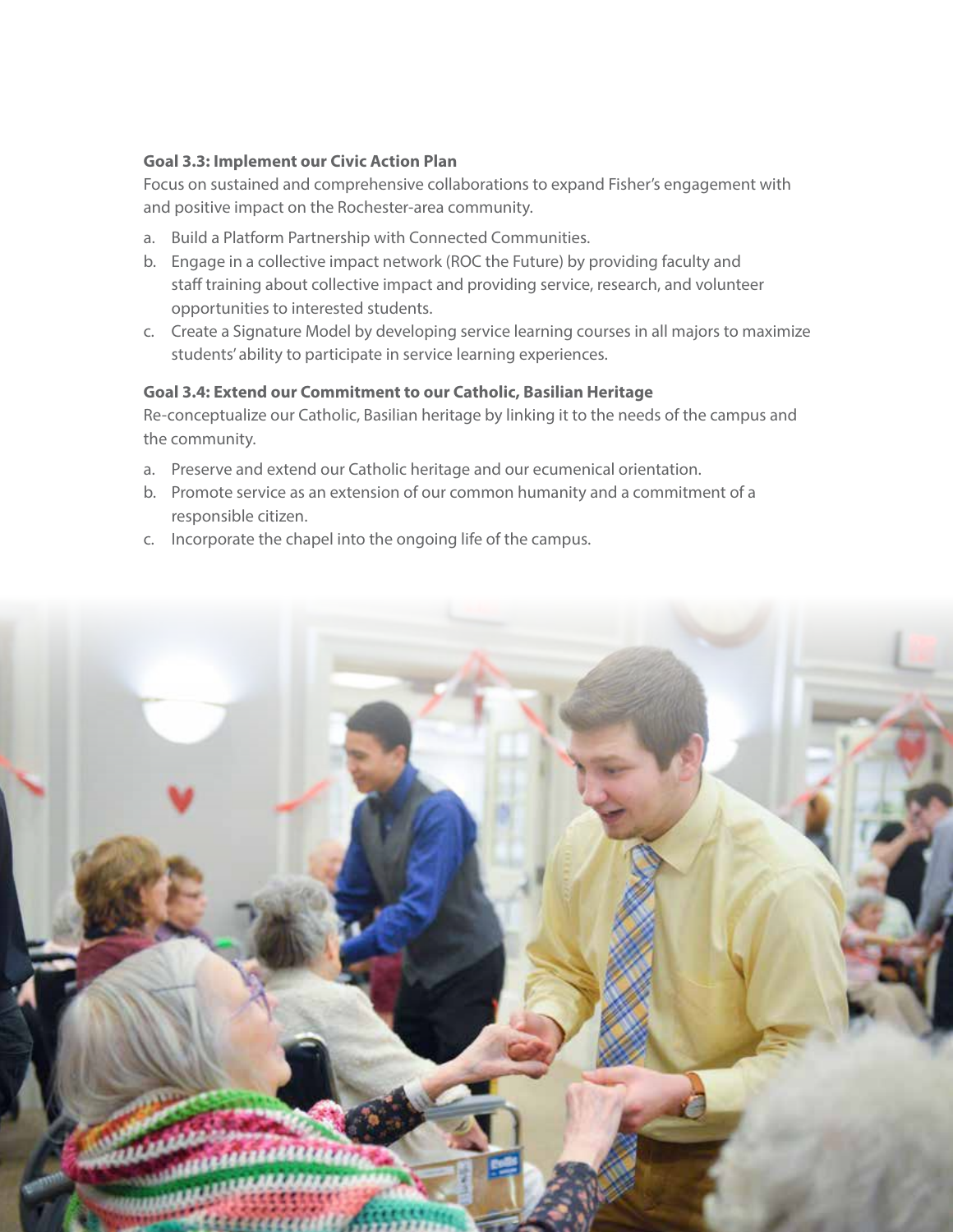



# EQUITY, INCLUSION, AND COMMUNITY

St. John Fisher College will cultivate an equitable, inclusive learning and working environment that attracts, retains, and supports a diverse community of lifelong learners to positively impact today's complex, global world.



### **Goal 4.1: Infuse Principles of Equity and Inclusion into the Campus Community**

Demonstrate our renewed commitment to an inclusive campus through programming and other investments.

- a. Infuse equity and inclusion principles into the revised general education program to recognize their importance to a 21st century education.
- b. Apply an equity lens to program reviews to assure fairness and inclusion of diverse materials in the college curriculum.
- c. Increase visibility, coordination, and cross-promotion of diversity and equity initiatives, linking them to curriculum and assessing their effectiveness.

**Goal 4.2: Create a More Diverse Community through Recruitment and Retention Efforts**  Develop a more diverse and inclusive campus community through recruitment and retention efforts of students, faculty, and staff.

- a. Review current recruitment and retention practices with regard to diversity and benchmark to reflect best practices.
- b. Apply an equity lens to institutional messaging to assess possible impact on diverse populations.
- c. Apply an equity lens to program reviews in terms of staffing.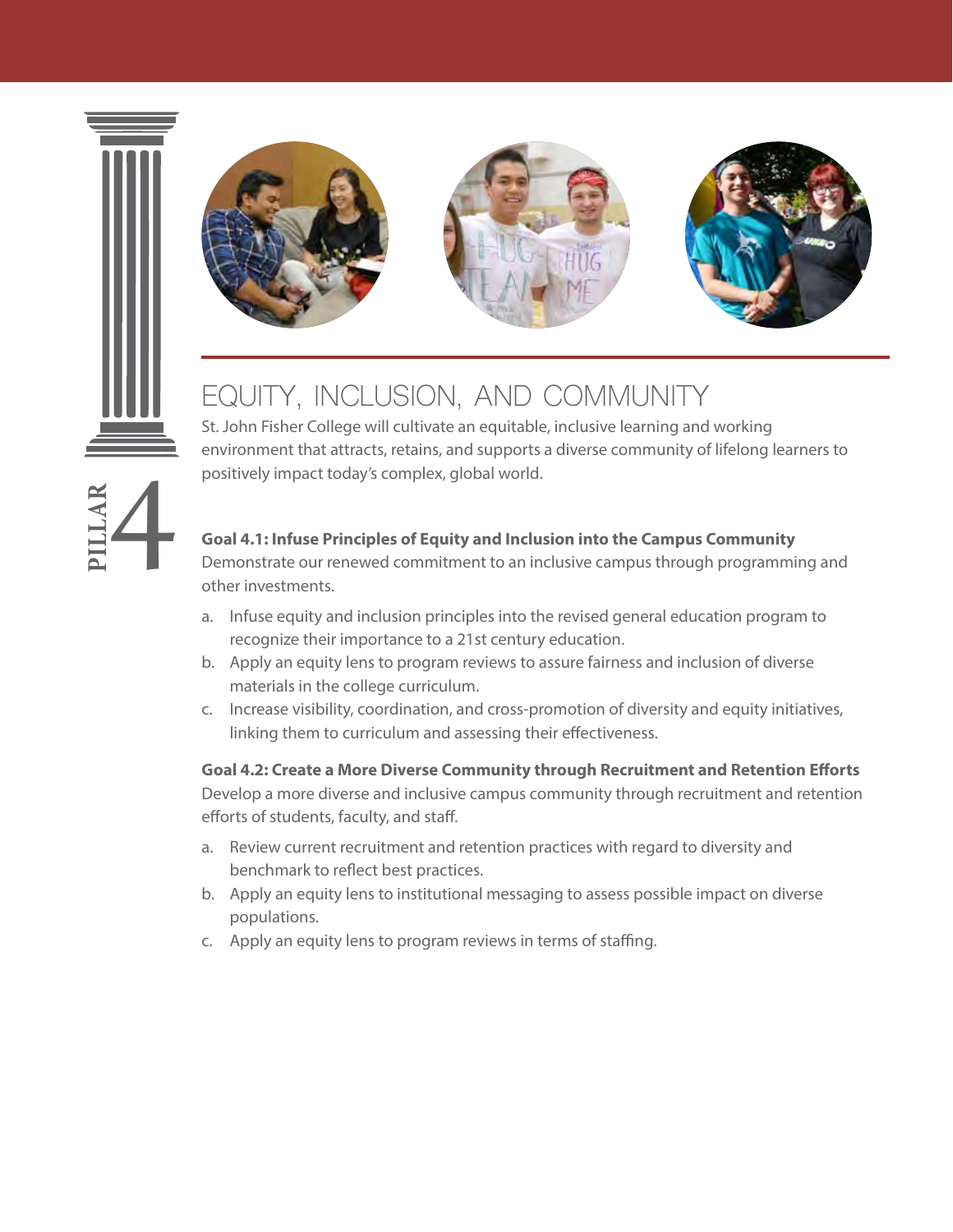

### **Goal 4.3: Develop Cultural Competency Skill Sets**

Expand training opportunities for the entire campus community to interact more effectively across a range of cultural backgrounds.

- a. Introduce and/or expand existing diversity and cultural competency programming based on assessment of the College's needs and enlist outside expertise for training if needed.
- b. Expand and support existing opportunities for faculty and staff development and crosspromote diversity efforts between academic and co-curricular offices.

### **Goal 4.4: Cultivate an Environment that Supports Inclusiveness**

Create an environment that seeks to make inclusiveness a natural part of the campus experience.

- a. Promote and enhance formal and informal opportunities, both curricular and co-curricular, for diverse students to make meaningful connections.
- b. Provide a training framework for students seeking community engagement experiences (service-learning, service experiences, etc.).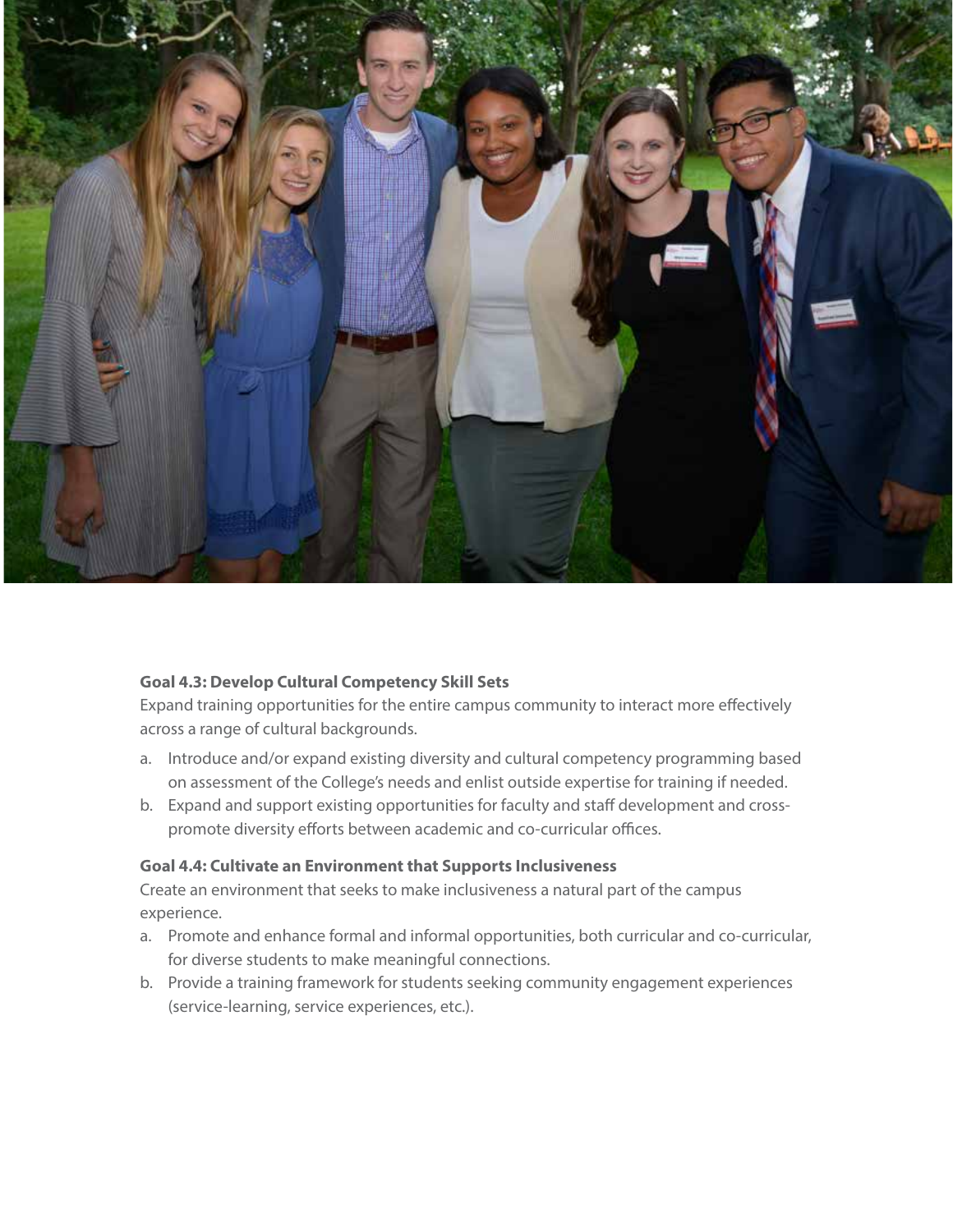



# INSTITUTIONAL EXCELLENCE

St. John Fisher College will promote collaboration, accountability, and communication in order to be responsive to the rapidly changing environment of higher education and extend its mission into the 21st century.



### **Goal 5.1: Integrate Planning, Assessment, and Budgeting Processes**

Coordinate and develop planning and resource management for all divisions to focus on continuous improvement.

- a. Coordinate College, school, and unit strategic planning and assessment practices to inform decision making and achieve institutional goals.
- b. Coordinate resource management processes with budget planning across units and divisions to identify opportunities and respond to challenges.
- c. Work to incorporate sustainable planning and practices to support the economic, environmental, and social sustainability of the College.
- d. Working collaboratively with OIT staff, strategically deploy and leverage existing and emerging technologies to enhance efficiency of processes and improve interactions between and among systems.
- e. Research and identify new approaches to revenue generation.

### **Goal 5.2: Improve Governance, Reporting, and Communication Processes**

Develop and coordinate processes to promote effective communication, campus-wide governance, and reporting.

- a. Develop annual reporting processes that include individual reports for faculty and staff and departmental reports which incorporate the use of assessment results.
- b. Develop a robust college-wide communication plan to expand the visibility of policies, priorities, accomplishments, and contributions.
- c. Implement a clearly articulated and transparent governance structure that outlines roles and responsibilities for campus decision making.
- d. Streamline administrative services and leverage technology to meet transactional needs while building capacity.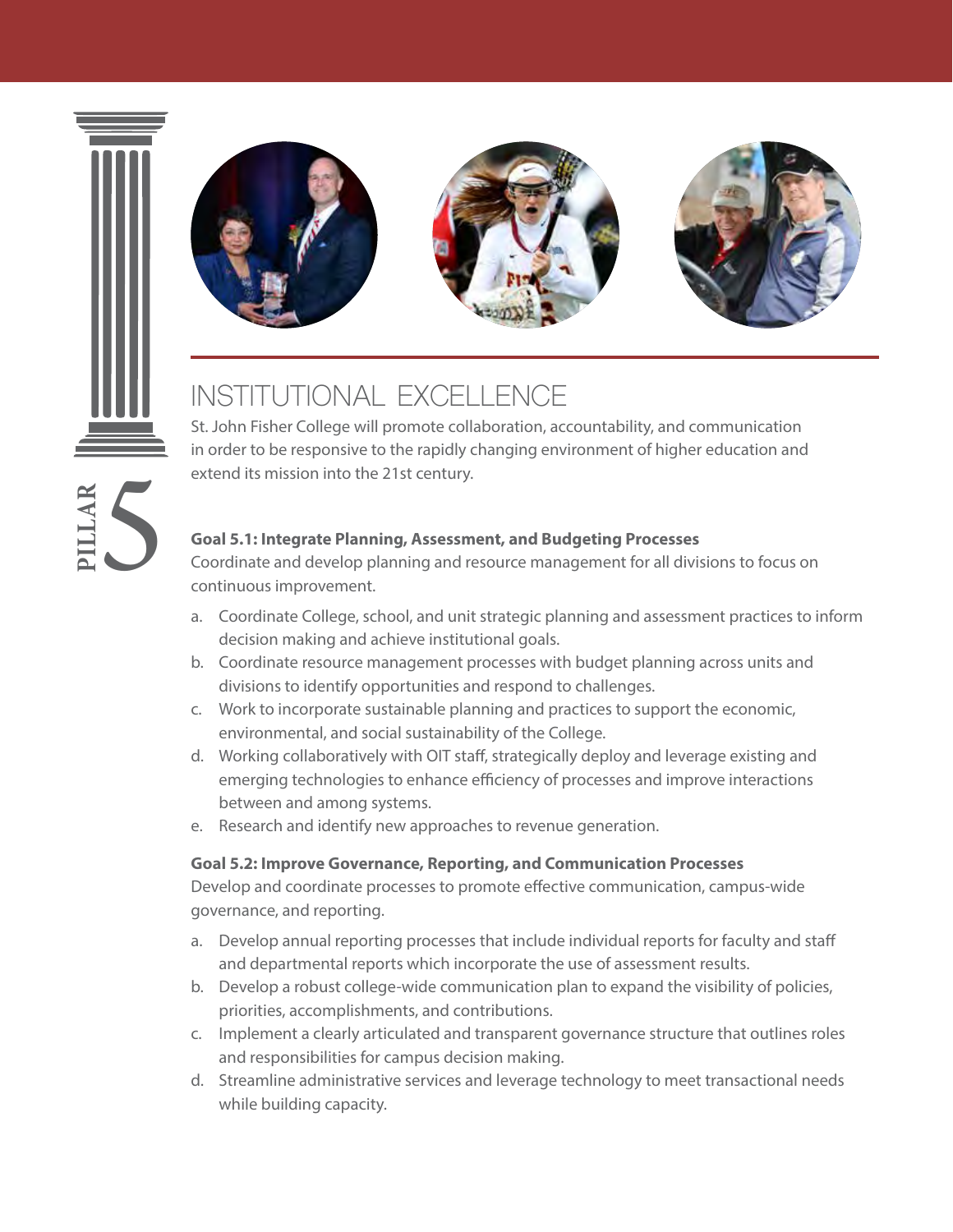### **Goal 5.3: Support Professional Development of Faculty and Staff**

Provide ongoing and sustained professional development opportunities designed to improve the student experience, expand scholarly work, and develop leadership behaviors across campus.

- a. Develop a professional development program for employees in order to build a leadership culture on campus.
- b. Provide opportunities for faculty to analyze current teaching strategies and apply pedagogical transformation efforts.
- c. Support efforts to increase and expand scholarship and research.
- d. Implement compliance training and enterprise risk management to enhance College operations.

### **Goal 5.4: Build a Model Institutional Advancement Program**

Integrate and support best practices in development and constituent engagement across the breadth of the institution.

- a. Develop an alumni relations program focused on lifelong relationships that begin as students and lead to a continuum of rewarding experiences in order to further engagement with and service to the College.
- b. Explore opportunities to engage more deeply with families, community and business leaders, and government officials for the betterment of our students and the entire College community.
- c. Plan and execute the largest comprehensive fundraising campaign in the history of the College in support of this plan and the College's needs and aspirations.

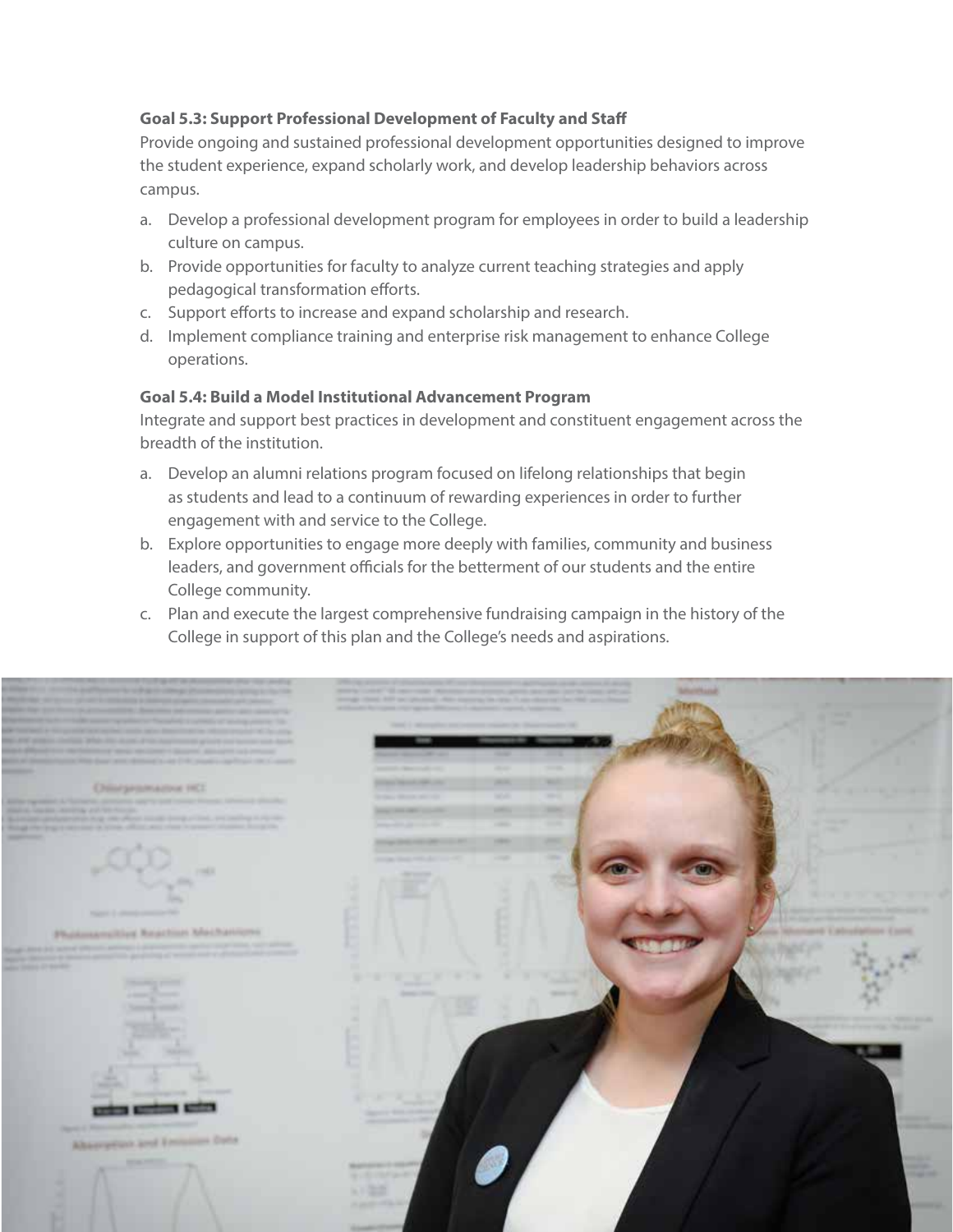### THE FISHER CREED

In order to be active participants in a shared living/learning experience, we bring to Fisher:

#### **RESPECT**

for ourselves; for others, their ideas and beliefs; and for our community as a whole.

#### **OPEN-MINDEDNESS**

to things that are new, different, and unfamiliar.

### **INTEGRITY**

that will enable us to be honest, sincere, and true to ourselves.

By bringing these qualities to our mutual experience, we help build a community that exemplifies the following values:

#### **DIVERSITY**

of cultural backgrounds, personal characteristics, and life situations, all of which we value for their contribution to our community.

### **RESPONSIBILITY**

for individual actions and for their impact on others, and for creating accountability by community members.

### **EDUCATION**

with a commitment to scholarship, academic honesty, and life-long learning.

### **LEADERSHIP**

in an environment that fosters active engagement in our community, displayed through participation, mentorship, and service.

### **GROWTH**

as reflected in continuous personal, intellectual, and spiritual development.

As members of the St. John Fisher College community, we live and work in close proximity, sharing certain needs, interests, and aspirations. Our common goal is personal, communal, and academic development that will allow us to become responsible, committed participants in a large society. By adhering to the personal attributes and values outlined here, we as Fisher students commit ourselves to lives which fulfill the Basilian motto:

### **Teach me goodness, discipline, and knowledge.**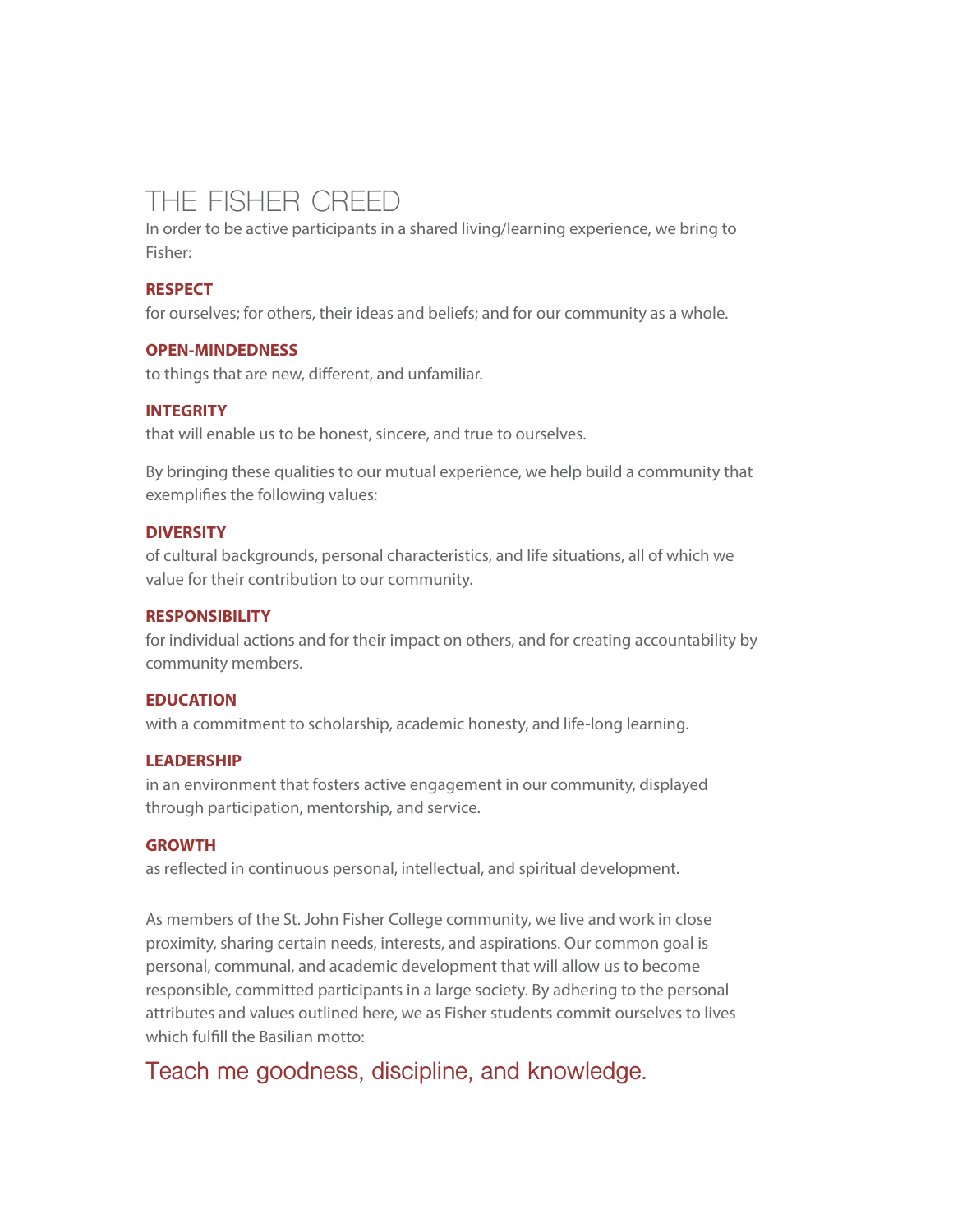

# RESPECT